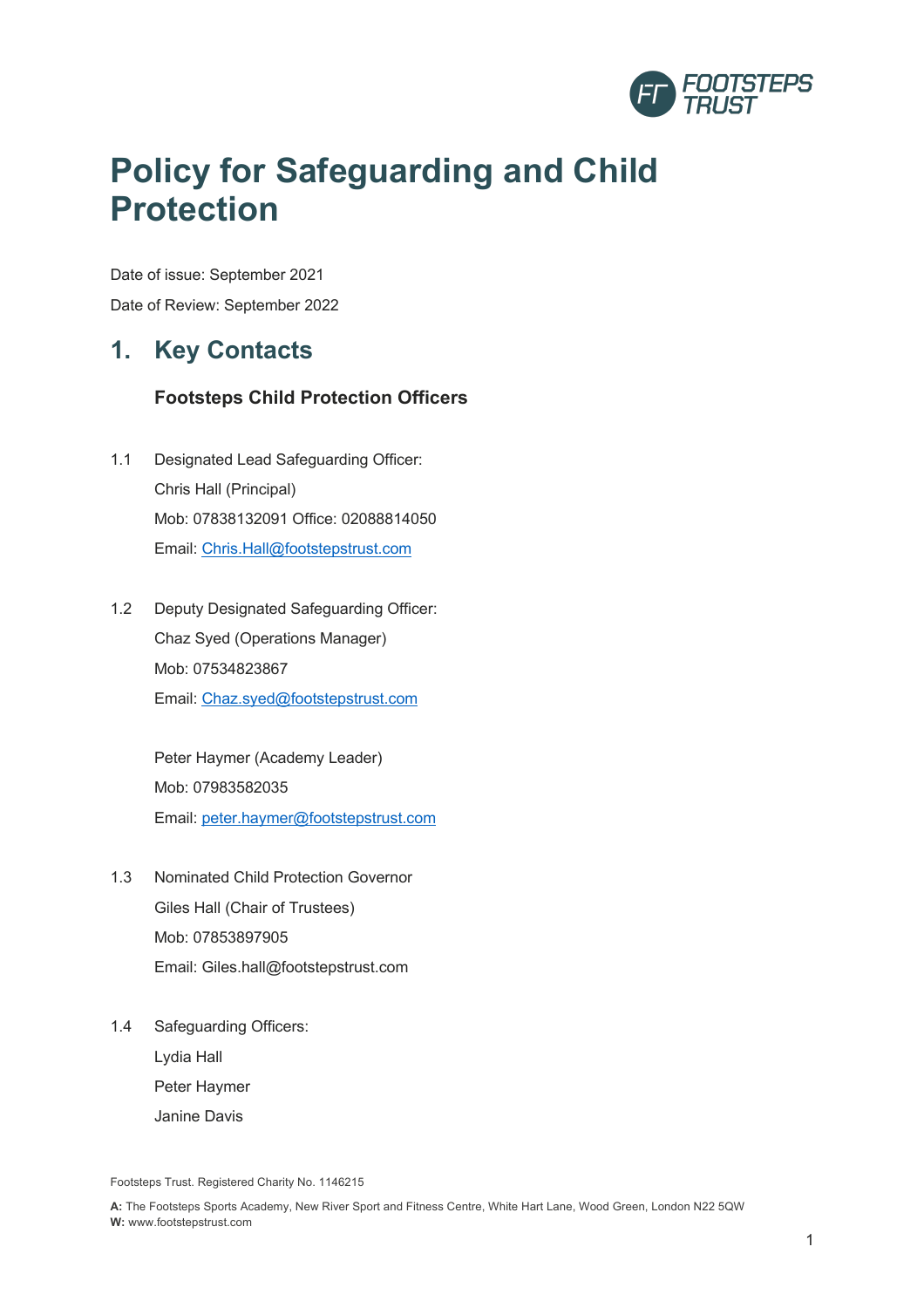#### **Borough Children`s Safeguarding and Child Protection Services**

1.5 Haringey Single Point of Access 02084894592 / 5652 / 5762 / 4582

> Designated Officer 02084892968 / 1186 Email: lado@haringey.gov.uk

Local Safeguarding Children's Board 02084891472 Email: lscb@haringey.gov.uk

- 1.6 Enfield Children's Safeguarding Office Hours: Duty Officer on 02083792507 Out of hours: 0208 379 1000 – (Enfield Council)
- 1.7 Enfield Children's Safeguarding 02075277400
- 1.8 Hackney Children and Young Persons Access and Assessment Team 02083565500 (Duty Line Mon to Fri 9am - 5pm) 02083562710 (Emergency Out of Hours Team)
- 1.9 Camden Child Protection Duty and Assessment Team North Camden 02079746600 Out of hours 02079744444 South Camden 02079744094 Out of hours 02079744444

### **2. Introduction**

As a provider of education, sport, and community-based activities, Footsteps seeks to provide all our students with services of the highest quality. Footsteps maintains Safeguarding of our students and vulnerable adults as set out in *Keeping Children Safe in Education January 2021*, as issued and amended by the DfE. All staff must read all of the KCSIE 2021 and sign to say they have read and understood it.

We regard the following principles that have been adopted by Footsteps as essential to this quality of service. Safeguarding is considered an essential component of our organisational culture. This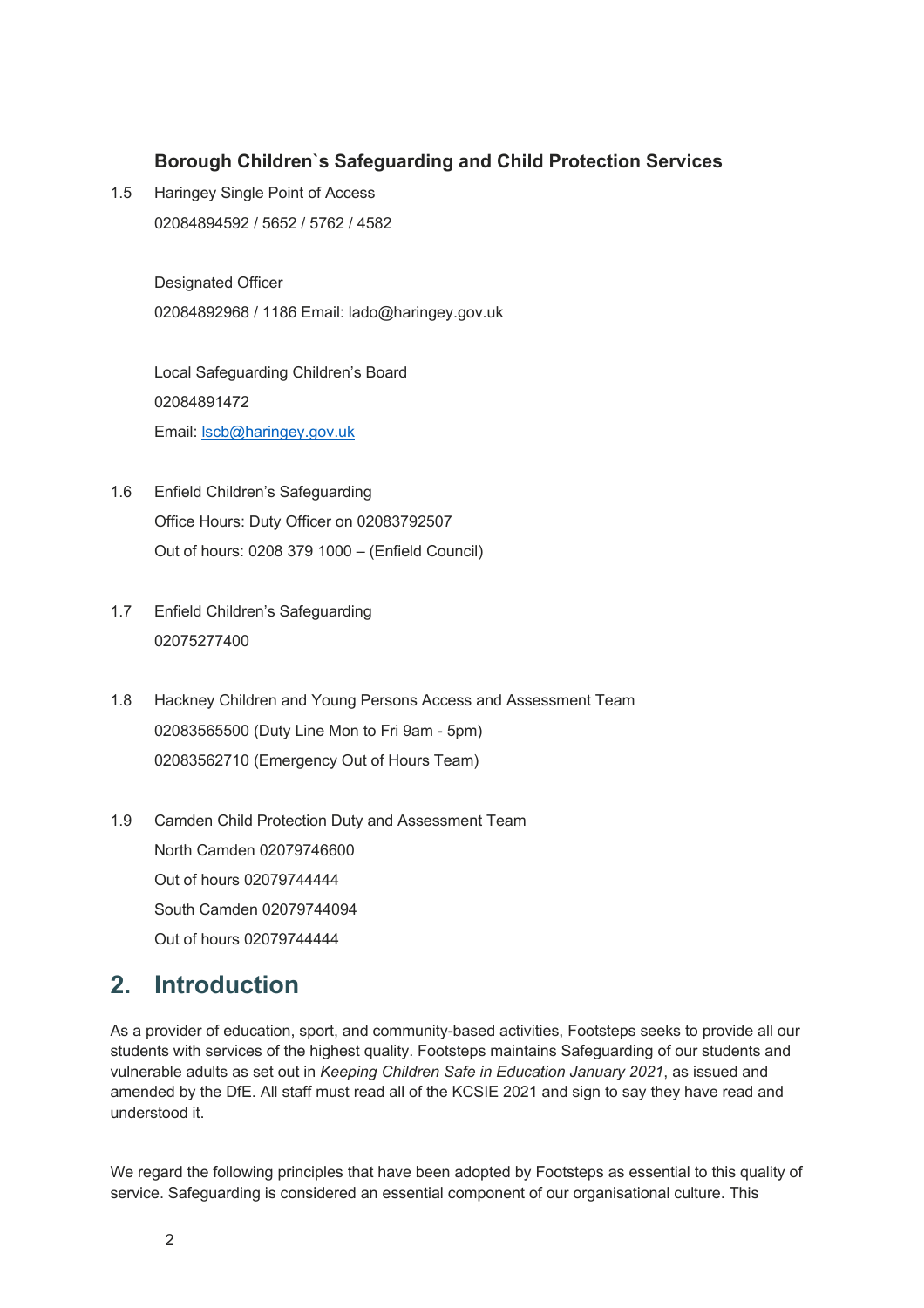

expectation does not just apply to Footsteps Staff and Teachers. It is the responsibility of Footsteps to ensure that all supply staff and teachers, and all contractors, are vetted appropriately, and to fully explore any concerns about supply staff or contractors. Footsteps recognises that it is not appropriate to simply release supply, agency, and contracted staff following safeguarding allegations and concerns. All such issues must be dealt with properly, formally, and appropriately, with the necessary contacts informed of all matters in this area. Footsteps will work with appropriate agencies and the LADO when anyone who has worked at Footsteps, under any circumstances, has behaved in a way that might indicate they may not be suitable to work with children.

The Principal (also DSL) of Footsteps is responsible to the Board of Trustees regarding the safeguarding of Footsteps students and will also discuss with, and communicate appropriately to, any serious safeguarding concerns and issues the local authority LADO. The DSL and the entire Footsteps team are aware that it is important to think not just about safeguarding allegations, but also about safeguarding concerns. Footsteps should have an approach that recognises that concerns tend to grow and that they may exist and be apparent before someone actually makes an allegation. We should act quickly on concerns – not wait for an allegation to arise.

At Footsteps, the particular vulnerability of children who have a social worker is recognised. Footsteps monitors such students, and their performance and well-being, and works with social workers and outside agencies, to ensure we are able to deliver the best possible outcomes for them. Footsteps pays special attention to children in need. These include students on a Children in Need Plan, on a Child Protection Plan or those who are Looked After Children. Under the Children Act 1989, ALL disabled children are Children in Need. Footsteps monitors the well-being and progress of all Footsteps` children in need and works with the outside agencies that support them. The educational outcomes of children in need of help, and protection, is of prime concern within Footsteps and their progress is monitored to ensure they achieve their best outcomes. "Improving the educational outcomes of Children in Need of help and protection" (June 2019) offers further information. The conclusion of the review "Help, protection, education" sets out government action to support this.

With regards to reporting suspected or reported safeguarding concerns to the police, reference should be made to the National Police Chief's Council guidance document to establish whether police involvement is appropriate.

Children who are absent from Footsteps due to unauthorised absence will be carefully monitored as there is increased potential for exploitation. This includes CSE, Abuse at home, County Lines involvement, radicalisation, and also honour based abuse and violence. Footsteps staff are aware of peer on peer/child on child abuse. The Voyeurism Act (April 2019) has reference to "Upskirting" which is an offence. Footsteps staff are alert to this form of voyeurism.

The Footsteps DSL, SENO, and SLT team work together for the benefit of our students to improve the learning environment for students with mental health issues. Formal training provides the Footsteps DSL, SENO, and SLT with a good understanding of their roles, the processes, and the procedures and responsibilities of other agencies, particularly children's social care. DSL should help promote educational outcomes by working closely with their teachers and sharing information about their

Footsteps Trust. Registered Charity No. 1146215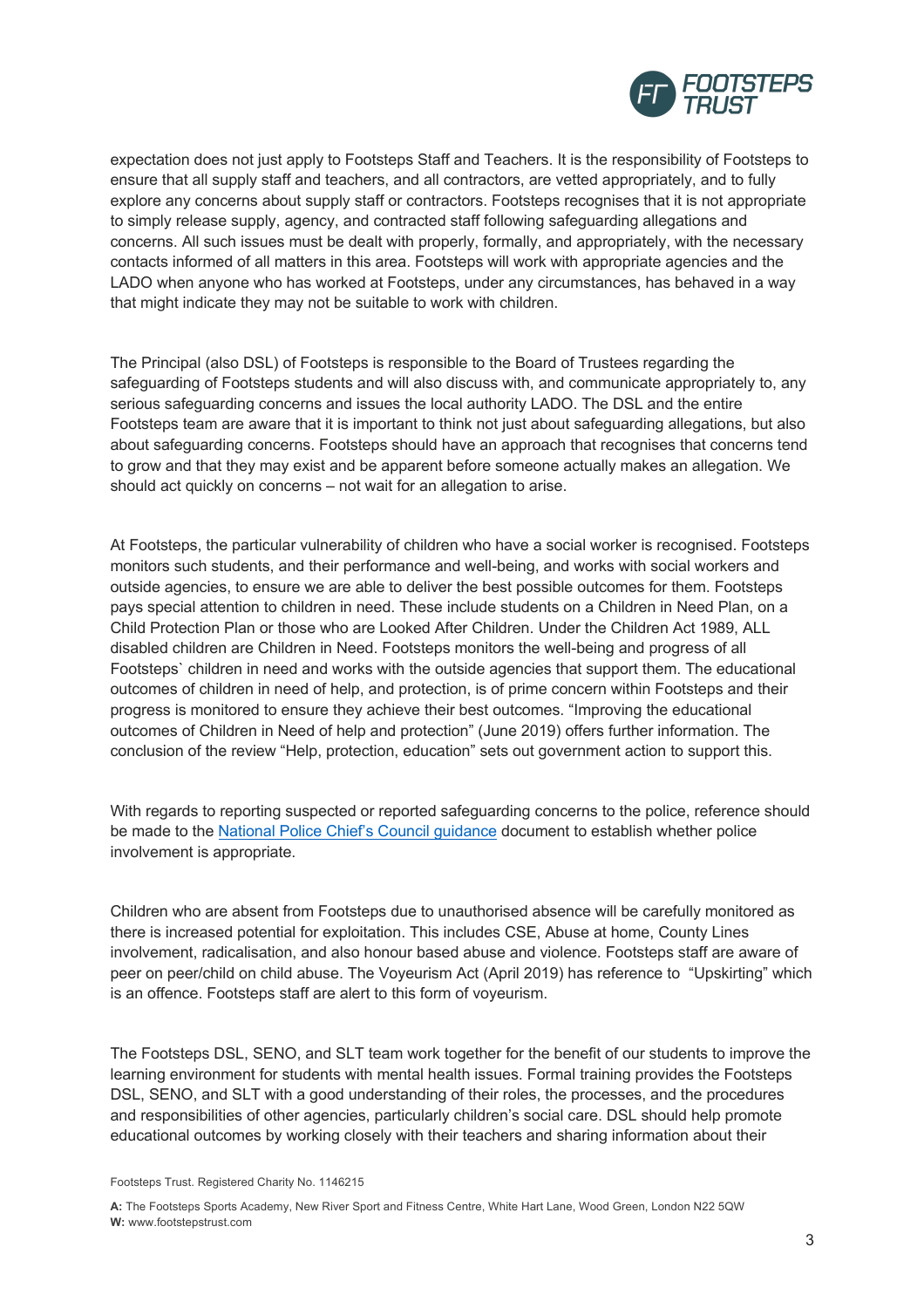welfare, safeguarding and child protection concerns. DSL supervision is a requirement in the inspection framework and in Working Together (2018) so Footsteps does implement this.

Footsteps acknowledges that schools have a part to play in young peoples mental health and wellbeing. It is important to have clear systems and processes to identify needs and consider when these needs become a safeguarding concern. "Mental health and behaviour in schools" (June 2014/18) offers useful guidance in this area – particularly Chapter 4. The Link programme offers additional training to train schools senior mental health leads.

Footsteps adopts the definitions used in the Children Act 2004, and in *Working together to safeguard children* (2018). This can be summarised as:

- protecting children from maltreatment
- preventing impairment of children's health or development
- ensuring that young people are growing up in circumstances consistent with the provision of safe and effective care
- taking action to enable all studnets to have the best outcomes.

#### **This policy is based on the legislation and guidance provided within:**

- Keeping Children Safe in Education 2021: statutory guidance for schools and colleges DFE
- Working Together to Safeguard Children (2018) statutory guidance
- London Child Protection Procedures, 5<sup>th</sup> Edn.(March 2020)
- Information Sharing (2016)
- What to do if you're worried a child is being abused (2015)
- Children Act (1989)
- Children Act (2004)
- Education Act (2011)
- Children and Families Act (2014)
- Help, Protection, Education: concluding the Children in Need review (June 2019)
- Working Together to Safeguard Children 2018 (last updated November 2020) (WTSC)
- Ofsted: Education Inspection Framework 2019 (revised June 2021)
- Framework for the Assessment of Children in Need and their Families 2000
- Early Years and Foundation Stage Framework (EYFS) September 2021
- The Education (Independent School Standards) Regulations 2014
- The Non-Maintained Special Schools (England) Regulations 2015
- Multi-agency statutory guidance on female genital mutilation (July 2020)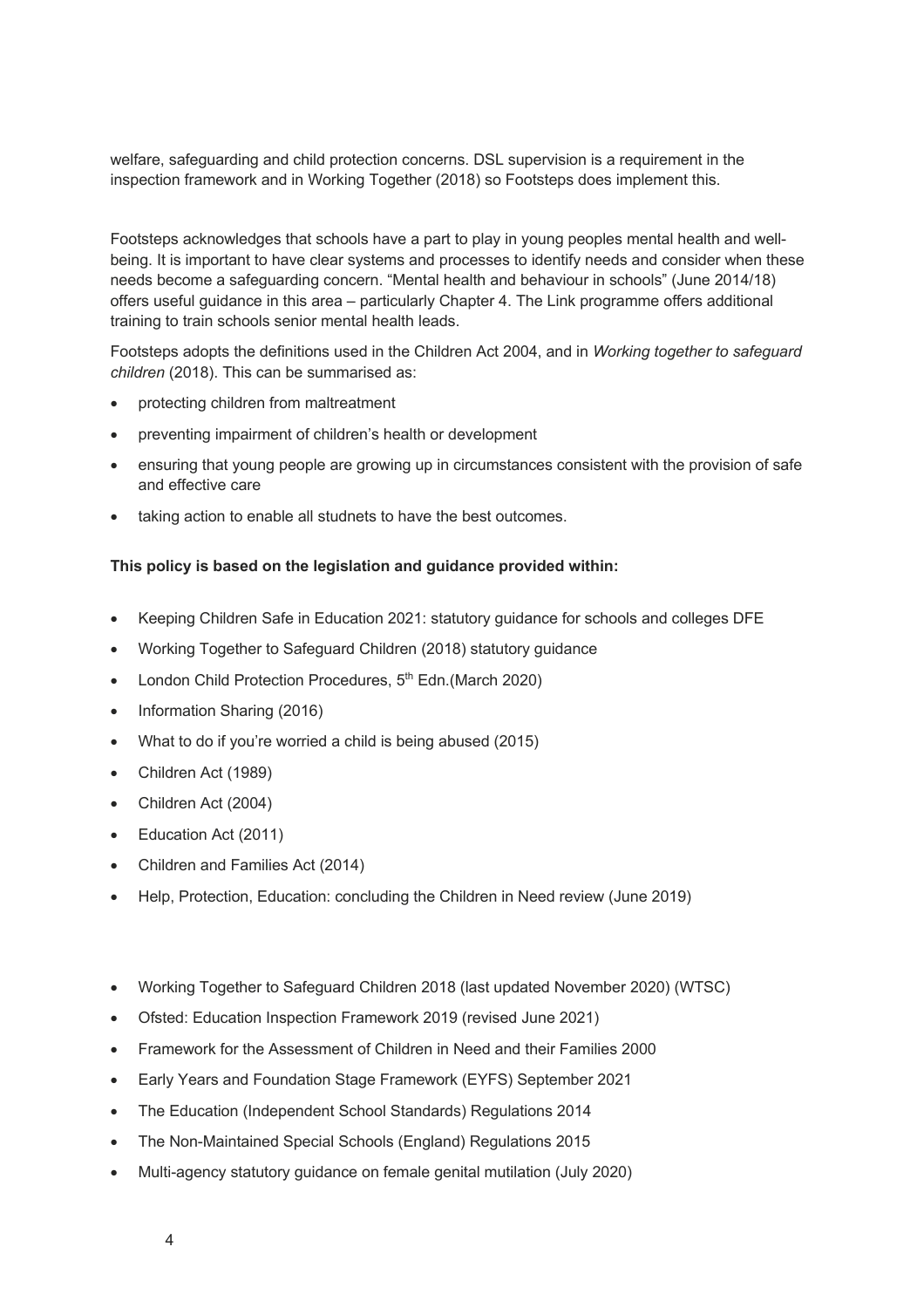

- Advice Sexual Violence and Sexual Harassment between children in schools and colleges (July 2021) o Relationships and Sex Education (RSE) statutory guidance (June 2019, last updated July 2021)
- Relationships and Sex Education (RSE) and Health Education
- Including RSE on the new curriculum will be compulsory from September 2020. If this is not achievable it must be delivered at least at the start of the summer term 2021.
- Section 175 of the Education Act 2002 requires school governing bodies, local education authorities and further education institutions to make arrangements to safeguard and promote the welfare of all children who are Students at a school, or who are students under 18 years of age. Such arrangements will have to have regard to any guidance issued by the Secretary of State.

Other legislation this policy is based on:

| Legislation                                                                                                        | <b>What it covers</b>                                                                                                                                                                |
|--------------------------------------------------------------------------------------------------------------------|--------------------------------------------------------------------------------------------------------------------------------------------------------------------------------------|
|                                                                                                                    | • Lists what must be recorded on the single<br>central record                                                                                                                        |
| School Staffing (England) Regulations 2009                                                                         | • The requirement for at least one person<br>conducting an interview to be trained in safer<br>recruitment techniques                                                                |
| Children's Act 1989 (and 2004 amendment),                                                                          | . • Provides the framework for the care and<br>protection of children.                                                                                                               |
| Female Genital Mutilation Act 2003, as inserted<br>by section 74 of the Serious Crime Act 2015<br>(Section 5B(11)) | • Places a statutory duty on teachers to report to<br>the police where they discover that female<br>genital mutilation (FGM) appears to have been<br>carried out on a girl under 18. |
| Rehabilitation of Offenders Act 1974                                                                               | • Sets out when people with criminal<br>convictions can work with children.                                                                                                          |
| Schedule 4 of the Safeguarding Vulnerable<br>Groups Act 2006                                                       | • Defines what 'regulated activity' is<br>in relation to children                                                                                                                    |

All safeguarding policies, protocols and procedures are regularly reviewed and are compliant with all legislative requirements and the guidance and advice of the local authorities and their relevant Local Safeguarding Children's Boards.

Footsteps sets out to achieve its goals by:

• Ensuring appropriate levels of concern and care are delivered throughout Footsteps, and by recognising and respecting all participants in Footsteps projects and services as individuals. We do not discriminate in relation to age, gender, physical disability mental or sensory impairment, race, culture, class, economic factors, sexual orientation, marital status, politics, religion or any

Footsteps Trust. Registered Charity No. 1146215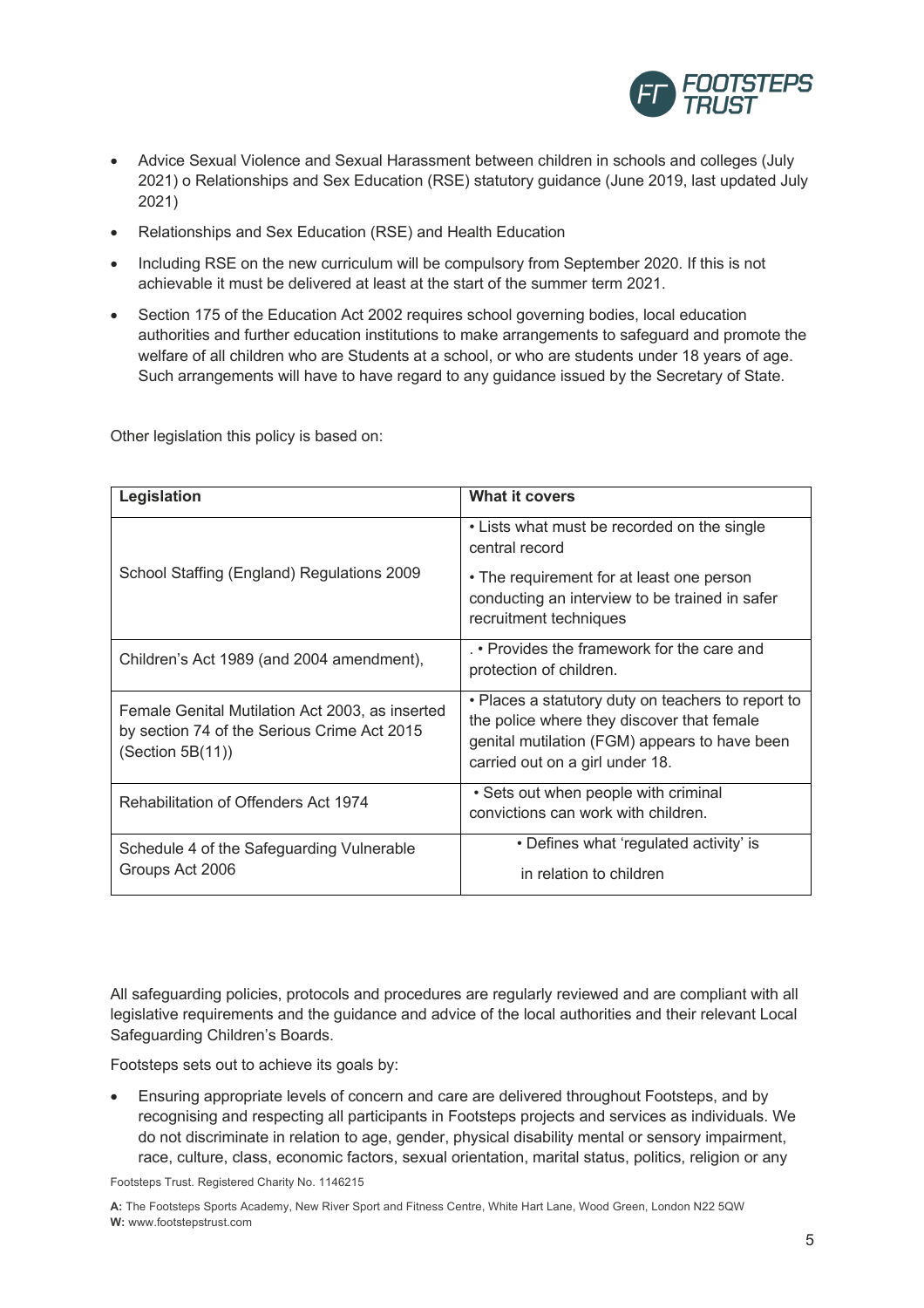other specific factor.

- This means that we encourage respect for others background, appearance, personality, abilities, opinions or preferences. We do not countenance any form of abuse, whether physical, sexual or emotional, nor destructive criticism or verbal insults.
- For all participants in any of our projects and services, be they students, volunteers or staff, we seek to ensure that any activities that are undertaken are underpinned by high levels of Safeguarding, and delivered in an atmosphere of mutual respect, dignity and support. This is the ethos that sets the tone of our work.

Safeguarding relates to the issues listed below. Our policies on these aspects provide more detail.

- students' health and safety
- child protection
- physical contact
- preventing radicalisation
- safer recruitment
- anti-bullving
- behaviour
- the use of reasonable force
- meeting the needs of students with medical conditions
- providing first aid
- educational visits
- intimate care
- internet and e-safety
- appropriate arrangements to ensure school security, taking into account the local context

In order to safeguard welfare in the first instance of our students who have a learning or physical disability, and also generally for all persons involved in Footsteps projects and/or activities, we have adopted a protection policy with the following aims and objectives.

#### **Aims**

- To protect children and vulnerable adults
- To work to the highest standards of good practice in safeguarding
- To safeguard the welfare of all participants on Footsteps projects and activities

#### **Objectives**

- To raise awareness of abuse, what is meant by abuse, its causes and symptoms
- To provide Footsteps students, staff and volunteers with guidance to safeguard and prevent abuse and allegations of abuse.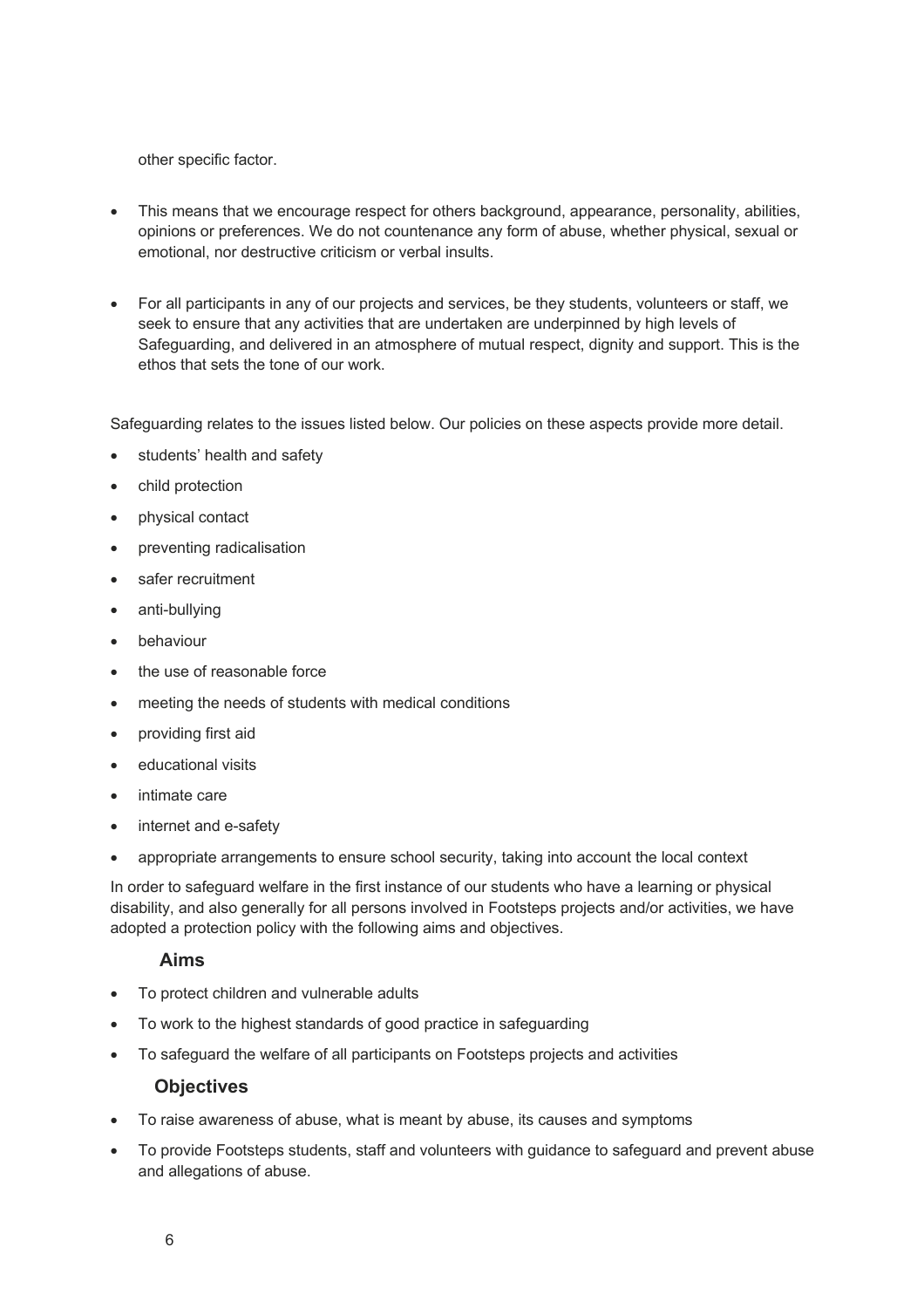

• To give Footsteps students staff and volunteers clear guidance on how to respond to situations of suspected abuse

Within our overarching child protection procedures, particular areas of concern include:

#### **COVID 19**

#### **2.1 Rationale**

a. Footsteps COVID 19 strategy is an additional measure put in place to ensure maximum safety so that behaviour can be controlled and monitored with regards to the COVID 19 virus. The aim is to mitigate risk to all in the school community by ensuring risk is securely managed.

b. This behaviour policy considers relevant guidance from the government: •

https://www.gov.uk/government/publications/covid-19-school-closures/guidance-for-schoolsabouttemporarily-closing#behaviour-and-exclusions

https://www.gov.uk/government/publications/preparing-for-the-wider-opening-of-schools-from-1 june/planning-guide-for-primary-schools#annex-a-behaviour-principles

c. Students will need to behave/act differently at Footsteps; Footsteps will create systems and a culture to support this. These systems and culture will be reviewed and updated in the future, as required.

d. The systems and culture that has been created needs to be communicated to staff members, students and parents and relevant training needs to be put in place.

#### **2.2 The school expects**

All stakeholders to adhere to/support the existing Behaviour Policy and new COVID 19 routines that are established.

#### **2.3 During arrangements for the COVID period**

a. Staff should:

• act immediately if there is any risk to another person's well-being or safety (as per Behaviour Policy and COVID protocols)

• identify any reasonable adjustments that need to be made for students with more challenging behaviour

b. Students will be required to follow instructions on/expectations about:

• any altered routines for arrival or departure

• social distancing, bringing a bottle of water to school, bringing a mask, wearing a mask in communal spaces, follow one way systems

• school instructions on hygiene, such as handwashing and sanitising

Footsteps Trust. Registered Charity No. 1146215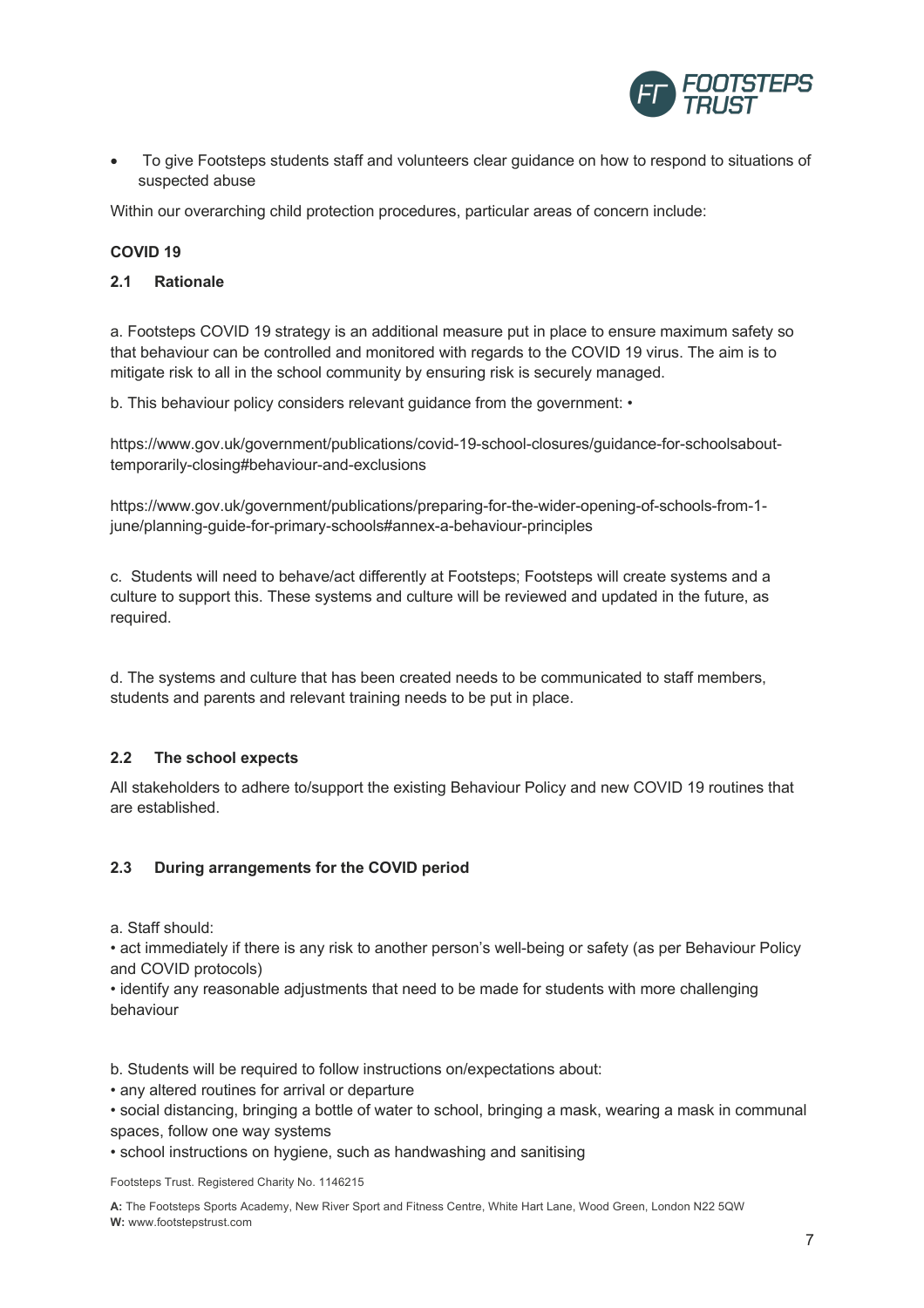• moving around Footsteps as per specific instructions (for example, one-way systems, out of bounds areas, queuing)

• sneezing, coughing, tissues and disposal ('catch it, bin it, kill it') and avoiding touching their mouths, noses and eyes with hands

- use of toilets
- amendments (if any) to Footsteps uniform / sportswear requirements
- sharing any equipment or other items including drinking bottles
- amended expectations about break and lunch times, including where students may be
- who they can socialise with at school and where this takes place
- any behaviour that would cause more of concern during this period
- telling an adult if they are experiencing symptoms of coronavirus
- adhere to Footsteps COVID-19 home learning arrangements

#### **2.4 Incidents**

a. Parent/carers should be informed of serious concerns the school has about their son/daughter's behaviour

b. A zero tolerance approach will be enforced, therefore, students can expect to be suspended during the day or be given a fixed-term exclusion for not adhering to the behaviour policy including breaches of COVID protocols

c. Students can expect to be sent home or parent/carers will be expected to collect their son/daughter if the health and safety of other students and staff members are put at risk by the students not adhering to the behaviour policy or do not take the COVID protocols seriously.

d. Footsteps recognises that a few children with SEND may struggle to adapt to the expected protocols and so will work to implement strategies aimed at gaining the appropriate compliance.

e. Should it be deemed necessary, as a duty of care, staff will physically intervene in an incident. Contact should be a short as possible aiming to achieve separation and de-escalation.

#### **2.5 Monitoring**

a. Established standard practice will continue.

b. Risk assessments for individual students will be monitored by relevant medical/pastoral staff.

c. Amendments to operational procedures will be made as required and will be communicated to staff and students. Review of protocols will be undertaken to address emerging matters or changes to the guidance, as necessary.

### **3. Child Exploitation**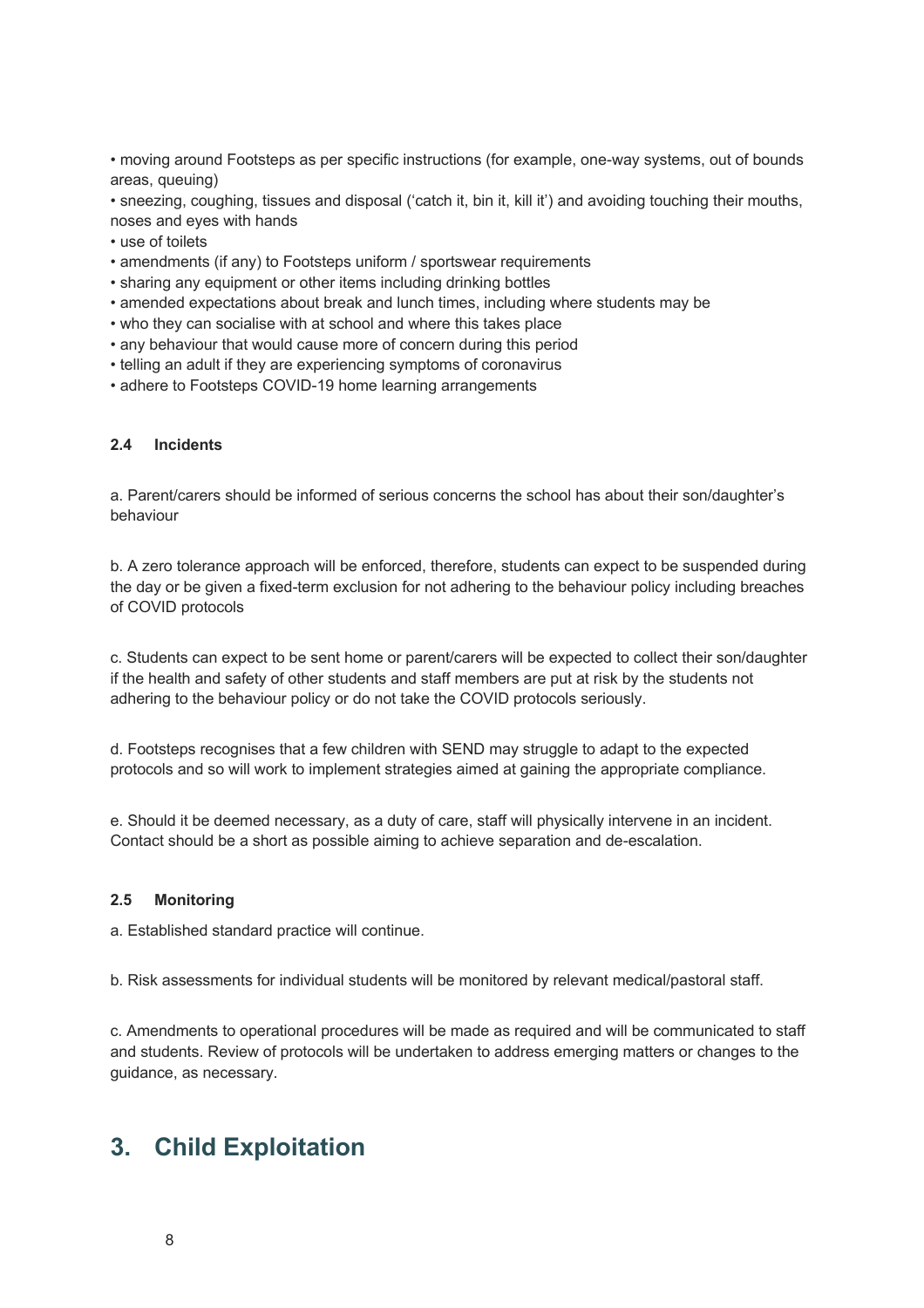

All staff, especially the DSL and Deputy DSL must consider whether students are at risk of abuse and exploitation not just at home, but also outside their home and family situation. Extra-familial risks to children are prevalent and present serious risks, including CSE, Criminal Exploitation, and serious Youth Violence.

# **4. Child sexual exploitation (CSE)**

Child sexual exploitation(CSE) involves exploitative situations, contexts and relationships where young people receive something (for example food, accommodation, drugs, alcohol, gifts, money or in some cases simply affection) as a result of engaging in sexual activities. Sexual exploitation can take many forms ranging from the seemingly 'consensual' relationship where sex is exchanged for affection or gifts, to serious organised crime by gangs and groups. What marks out exploitation is an imbalance of power in the relationship. The perpetrator always holds some kind of power over the victim which increases as the exploitative relationship develops. Sexual exploitation involves varying degrees of coercion, intimidation or enticement, including unwanted pressure from peers to have sex, sexual bullying including cyberbullying and grooming. However, it also important to recognise that some young people who are being sexually exploited do not exhibit any external signs of this abuse.

# **5. Female Genital Mutilation (FGM)**

Female Genital Mutilation (FGM): professionals in all agencies, and individuals and groups in relevant communities, need to be alert to the possibility of a girl being at risk of FGM, or already having suffered FGM. There is a range of potential indicators that a child or young person may be at risk of FGM, which individually may not indicate risk but if there are two or more indicators present this could signal a risk to the child or young person. Victims of FGM are likely to come from a community that is known to practise FGM. Professionals should note that girls at risk of FGM may not yet be aware of the practice or that it may be conducted on them, so sensitivity should always be shown when approaching the subject. Warning signs that FGM may be about to take place, or may have already taken place, can be found on pages 11-12 of the Multi-Agency Practice Guidelines referred to previously. Staff should activate local safeguarding procedures, using existing national and local protocols for multi-agency liaison with police and children's social care.

# **6. Physical and/or emotional neglect or abuse**

Physical: a form of abuse which may involve hitting, shaking, throwing, poisoning, burning or scalding, drowning, suffocating or otherwise causing physical harm to a child. Emotional: the persistent emotional maltreatment of a child such as to cause severe and adverse effects on the child's emotional development. It may involve conveying to a child that they are worthless or unloved, inadequate, or valued only insofar as they meet the needs of another person. It may include not giving the child opportunities to express their views, deliberately silencing them or 'making fun' of what they say or how they communicate. It may feature age or developmentally inappropriate expectations being imposed on children. These may include interactions that are beyond a child's developmental capability as well as overprotection and limitation of exploration and learning, or preventing the child participating in normal social interaction. It may involve seeing or hearing the ill-treatment of another. It may involve serious bullying (including cyberbullying), causing children frequently to feel frightened or in danger, or the exploitation or corruption of children. Some level of emotional abuse is involved in all types of maltreatment of a child, although it may occur alone.

Footsteps Trust. Registered Charity No. 1146215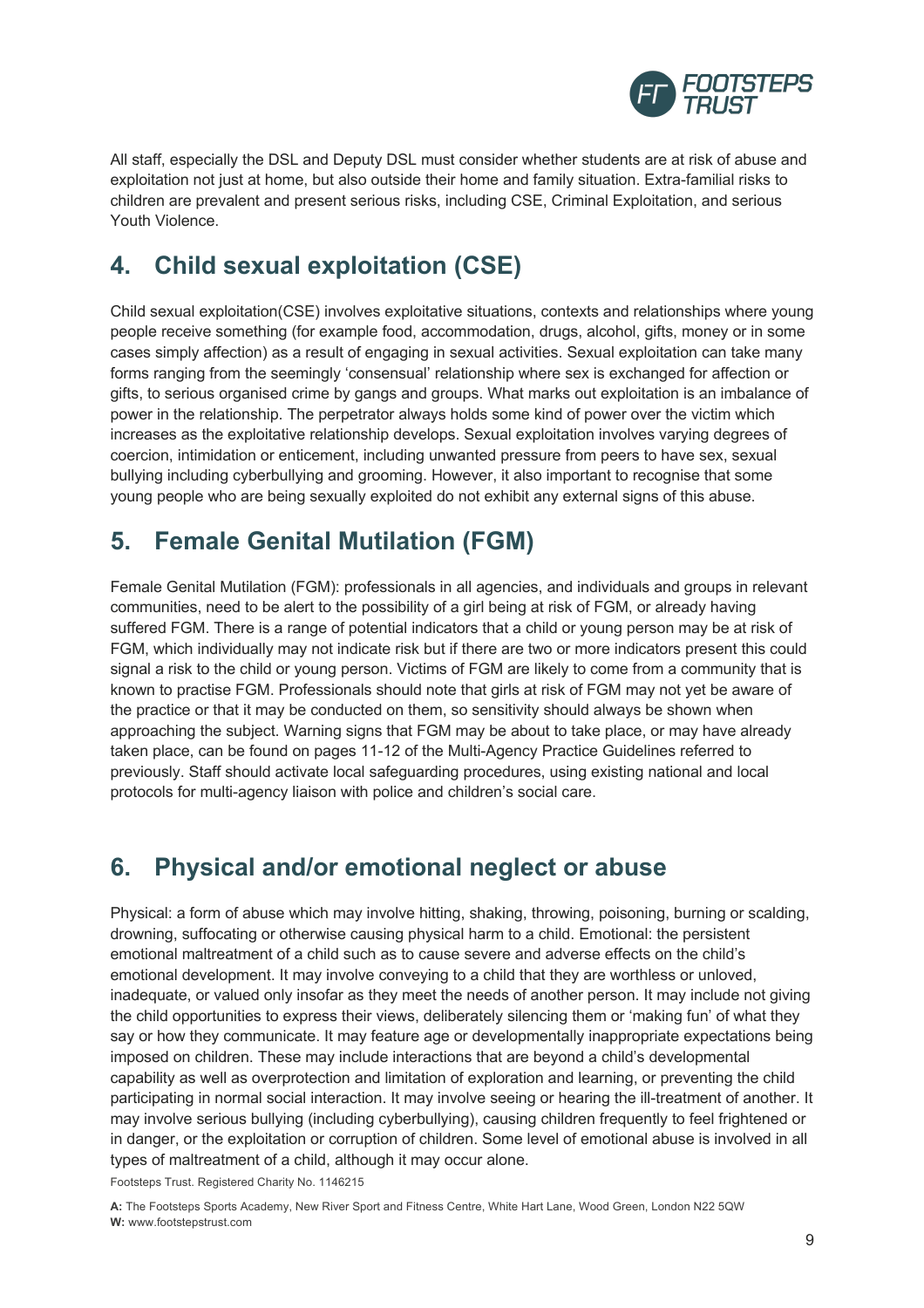# **7. Missing Children**

Missing children is defined as "children whose whereabouts are unknown to their parent, guardian, or legal custodian.

- 1. Bullying, including cyberbullying (by text message, on social networking sites, email etc) and prejudice-based bullying
- 2. Domestic violence involving ANY family member

**This includes any incident of threatening behaviour, violence or abuse (psychological, physical, sexual, financial or emotional) between adults who are or have been intimate partners or family members, regardless of gender or sexuality.**

### **8. Fabricated or induced illness**

Physical harm may also be caused when a parent or carer fabricates the symptoms of, or deliberately induces, illness in a child.

### **9. Faith abuse**

May include rites or practices linked to a belief in spirit possession of children or adults.

### **10. Forced Marriage**

Often the result of cultural and historical practices, many young people, mainly females but not always, are forced into an unwanted marriage, often being taken abroad to facilitate the practice.

### **11. Gang activity / abuse and youth violence**

Much of gang culture revolves around the intimidation and control of young people who are forced into acts of sexual activity, violence or crime as a result.

### **12. Violence against women and girls (VAWG)**

Cultural and religious practices sometimes accept the physical and emotional abuse of females as 'normal' or 'just the way things work'. Consequently, many women and girls are regularly abused by family and the public at large.

### **13. Racism**

Racism means treating people differently simply because of their racial background.

### **14. Homophobic or transphobic abuse**

It is not acceptable to intimidate or bully people simply on the basis of their gender or sexuality.

# **15. Trafficking**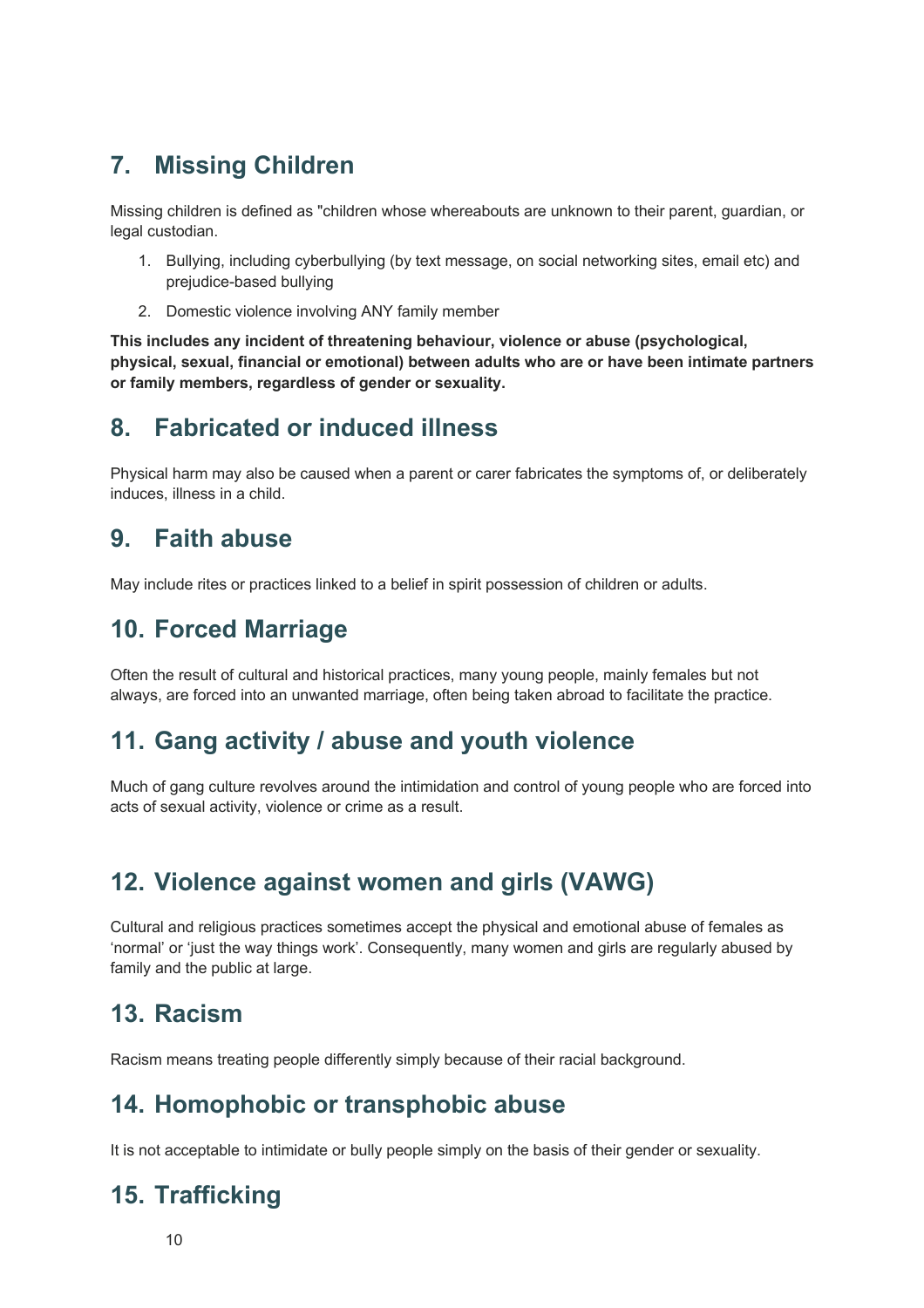

Trafficking is the practice of moving people between countries in order to exploit them, either as cheap labour, slaves or in the sex industry.

### **16. Mental Health**

People with mental health problems or special needs should not be abused or exploited because of their condition. Footsteps staff should be alert and make considered judgements as to when and if this might become a safeguarding concern.

### **17. Radicalisation**

Young people have the right to develop their own ideas and beliefs and should not be forced, by whatever means, to follow a path that is chosen for them on the basis of religious prejudice or cultural practices.

### **18. Private fostering**

The term Private fostering is when a child under the age of 16 (or under 18 if the child is disabled) is cared for by someone who is not their parent or a 'close relative'. This is a private arrangement made between a parent and a carer, for 28 days or more. 'Close relatives' are defined as step-parents, grandparents, brothers, sisters, uncles or aunts (whether of full blood, half blood or by marriage).

People become private foster carers for all sorts of reasons. Private foster carers can be a friend of the child's family, or be someone who is willing to care for a child of a family they do not know. It is not private fostering if the placement was made by a social worker who has intervened on behalf of the local authority. Misssing children is defined as "children whose whereabouts are unknown to their parent, guardian, or legal custodian.

### **19. Extremist behaviour**

Young people of any sex or background should not be encouraged or coerced into taking part in extremist or terrorist activities wherever in the world they may live or that the activities might take place.

### **20. Sexting / teenage relationship abuse**

Young people should not be forced into taking part in unwanted sexual activity through pressure, bullying, gang initiation, or through cyber techniques.

### **21. Substance misuse – drugs, alcohol, tobacco**

Young people should never be allowed to use or abuse substances that may do them short or long term damage.

Footsteps is very alert to these issues and monitors students to ascertain if there is any potential for such activities to be taking place in their lives.

Footsteps Trust. Registered Charity No. 1146215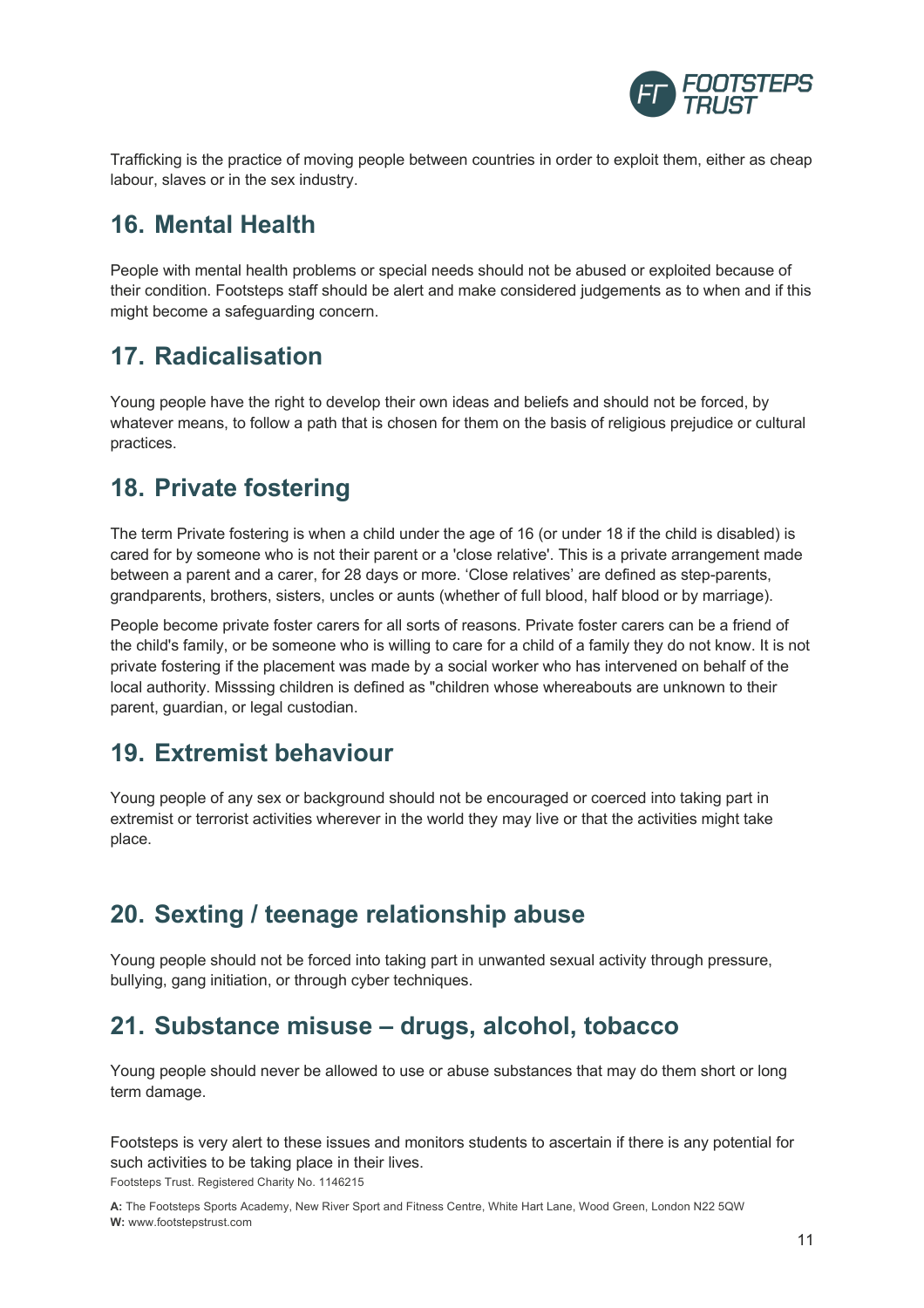# **22. Policy Statement**

Footsteps regards Safeguarding as a paramount aspect of its work and believes that the welfare of its users, and students, including those who have a learning, physical and/or sensory disability is essential. Footsteps child protection policy requires its staff, volunteers and non-disabled students to accept the duty of safeguarding the welfare of students who have a disability and to prevent physical, sexual and emotional abuse of all students with a disability with whom they come into contact. At the same time, guidelines and procedures set out in this document aim to ensure the welfare of all people, disabled and non-disabled, participating in Footsteps projects and/or activities.

The policy document will be available to all stakeholders, volunteers and paid staff in Footsteps.

### **23. Partnerships with Parents**

Working with parents is an important aspect of Footsteps. Parents' and children's need for privacy should be respected. However, the priority is the needs of the child and effective liaison is crucial for this.

It should be recognised that families from different backgrounds and cultures will have different approaches to child-rearing. These differences should be acknowledged and respected provided they do not place the child at risk as defined later in this policy.

Where possible staff should work with and share information with parents. Permission for liaison and information sharing with outside agencies should be sought unless it places the child at risk. In these cases, it is preferable to seek advice from social care or make a child protection referral.

### **24. Definitions**

#### **Abuse**

Abuse is the violation of a person's human and civil rights. Abuse may be said to have occurred when a person suffers harm to their physical, emotional and social well-being.

#### **Vulnerability**

Vulnerability can result from the need for care, prompting, support, supervisor, help or advice. It may also result from exposure to the risk of abuse. A vulnerable person may be the carer, volunteer or staff member in certain situations.

#### **Types of Abuse**

**Physical** 

Hitting, slapping, kicking, hair-pulling, throwing objects, burning, scalding etc.

**Neglect** 

Physical neglect: Failure to provide adequate food, shelter, clothing, protection, supervision and medical and dental care, or to place persons at undue risk through unsafe environments or practices.

- Passive neglect: A caregiver's failure to provide or wilful withholding of the necessities of life including food, clothing, shelter or medical care.
- Wilful deprivation: Wilfully denying a person who, because of age, health or disability, requires medication or medical care, shelter, food, therapeutic devices or other physical assistance thereby exposing that person to risk of physical, mental or emotional harm.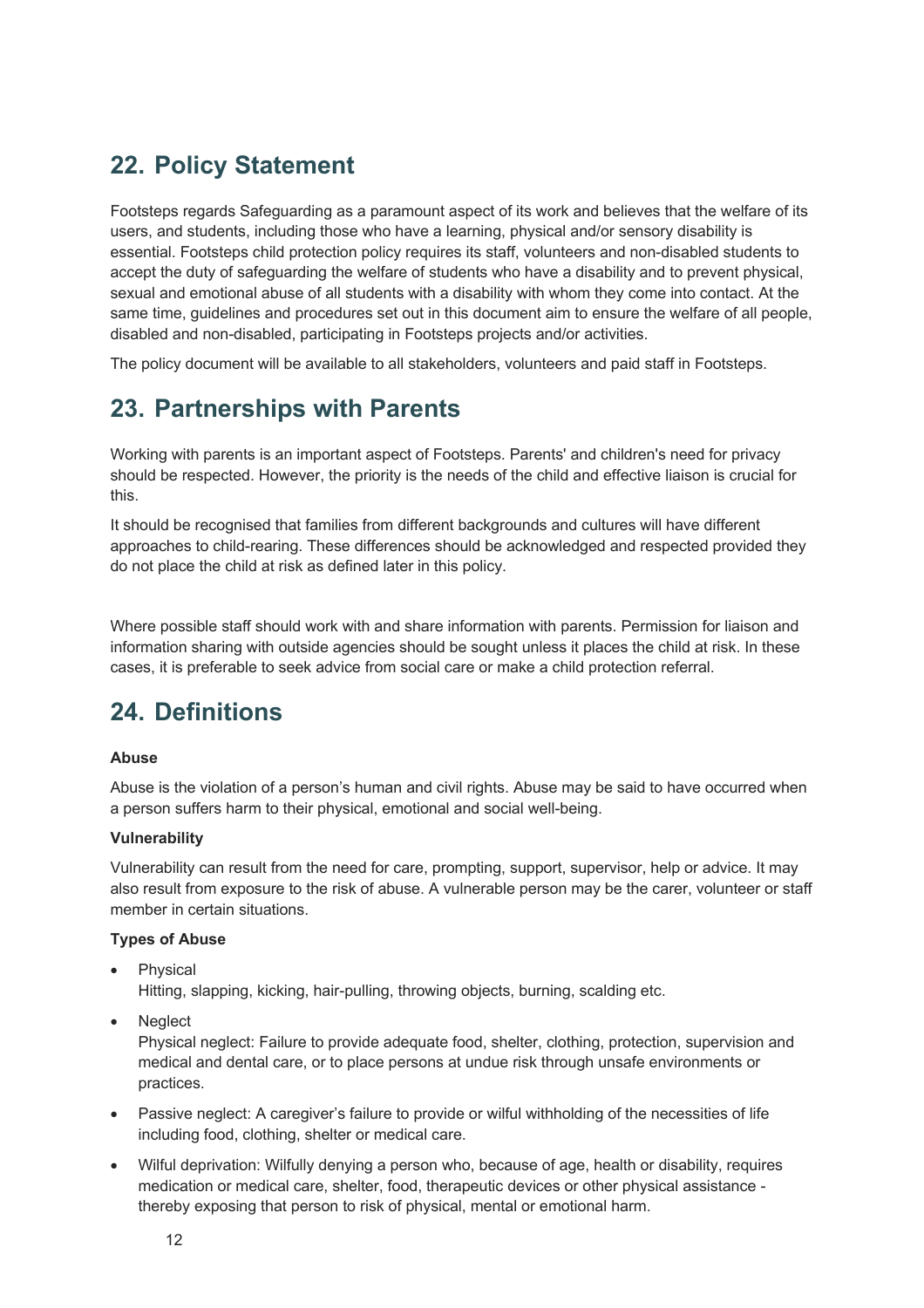

- Emotional neglect: The failure to provide the nurturance or stimulation needed for the social, intellectual and emotional growth or well being of an adult or child.
- Sexual

Any sexual contact between an adult and child 16 years of age and younger; or any sexual activity with an adult who is unable to understand, has not given consent, is threatened, coerced or forced to engage in sexual behaviour.

• Emotional or psychological

Verbal assaults, threats of maltreatment, harassment, humiliation or intimidation, or failure to interact with a person or to acknowledge that person's existence. This may also include denying cultural or religious needs and preferences.

• Financial or material The improper use of another person's assets or the use or withholding of another person's resources.

# **25. Confidentiality**

Children and adults have rights to protection from abuse. Such rights may require Footsteps to pass on confidential information to appropriate authorities. Relevant information about the protection of children must be shared with the investigative agencies, but only on a "need to know" basis.

 Staff should be careful in subsequent discussions and ensure that information is only given to the appropriate person. All staff should be kept aware of issues relating to confidentiality and the status of information they may hold.

Confidentiality is respected at all times, but disclosure may be necessary to protect another person. Footsteps students, volunteers and staff must only inform the Footsteps Safeguarding Officer, Chris Hall, of disclosures. Chris Hall`s contact details are available at every Footsteps Academy.

If you are unable to contact Chris Hall, report to your Academy Leader but do not disclose the details of the disclosure.

# **26. Reporting Abuse / Safeguarding Referrals**

**If you suspect abuse of any kind**, or **have a disclosure made to you that has Safeguarding implications**, IMMEDIATELY inform the Footsteps Designated Lead Safeguarding Officer (DSL), Chris Hall, of your concerns, either by telephone or in person. **This action takes precedence over any other task or activity**.

Do not discuss the disclosure with colleagues, students, or anybody else. All information is to be regarded as **strictly confidential**.

Remember - It is not part of your role and responsibility to investigate abuse, but it is absolutely imperative that you report it as soon as possible. Also, ensure that you inform the young person making a disclosure to you that you cannot withhold information that has safeguarding implications.

If concerted attempts to contact the Designated Lead Safeguarding Officer are unsuccessful, telephone Lydia Hall and advise her that your attempts to contact the Designated Lead Safeguarding

Footsteps Trust. Registered Charity No. 1146215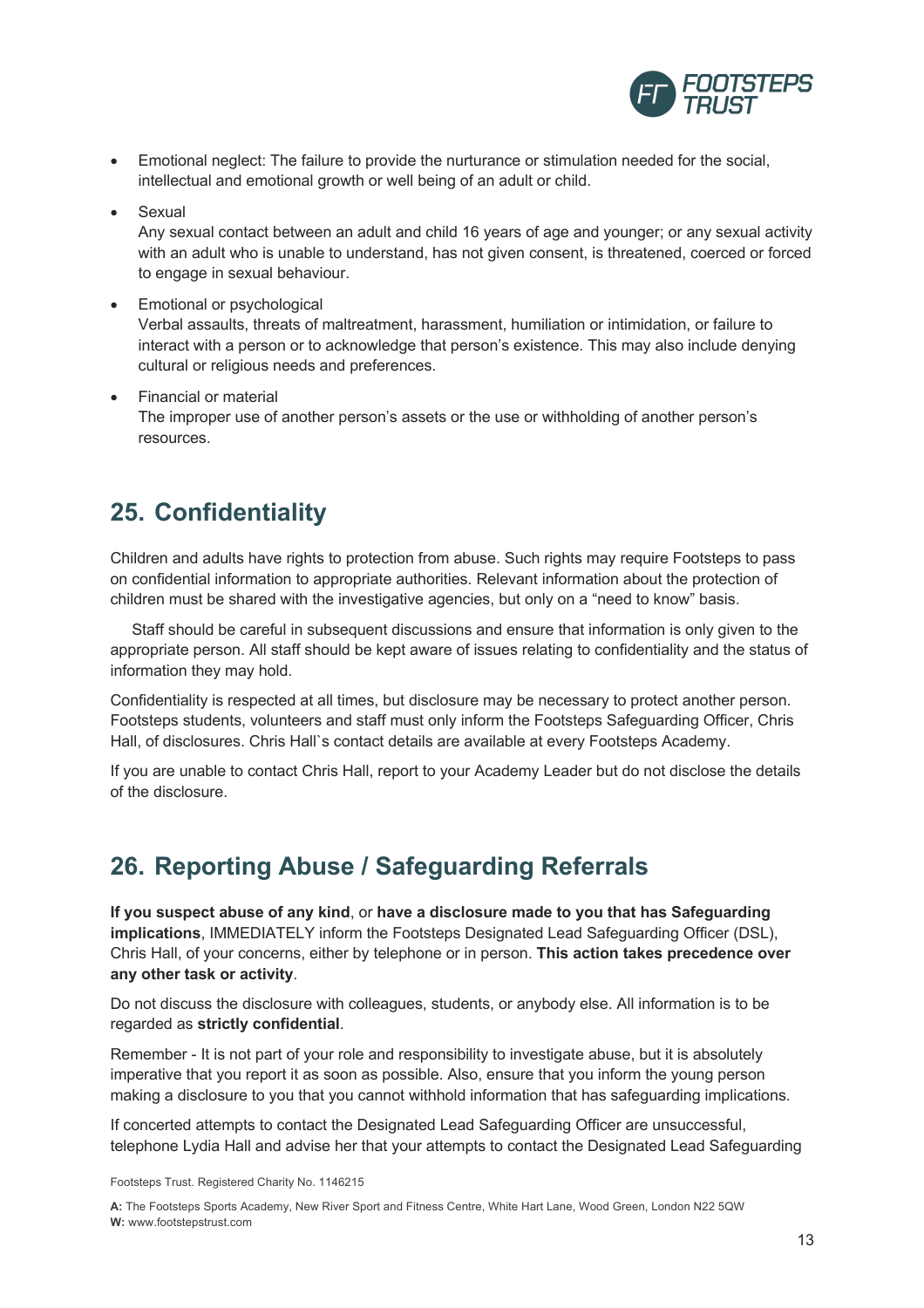Officer have failed. You must not discuss the disclosure with anyone at this point – all information remains strictly confidential.

**After informing the Designated Lead Safeguarding Officer**, complete the Footsteps Safeguarding Disclosure Form, based on the information you have received regarding your concerns, and ensure that you have signed, timed, and dated the form. Email the completed form to the Lead Safeguarding Officer. Ensure that any information entered is treated as **strictly confidential**.

**Within 2 hours** of your initial email, contact the Designated Lead Safeguarding Officer again to ensure that they have acted on your information.

Failure to observe the procedures or failure to respect confidentiality will be regarded as gross misconduct and may lead to disciplinary action.

#### **Footsteps Child Protection Officers**

Designated Child Protection Lead: Chris Hall (Principal) Deputy Designated Person: Chaz Syed (Operations Manager) Nominated Child Protection Governor: Giles Hall (Chairman of Trustees)

#### **Guidance on Dealing with Suspected Abuse**

All staff should refer concerns to the designated person (DSL) as soon as possible – **this action takes precedence over any other task or activity.** 

In the meantime, they should:

listen to the child and take them seriously

remain calm and caring

reassure the child that they have done the right thing in talking to you

make notes of the conversation as soon as possible, using the child's own words

explain what will happen next and who will be told

make a written record of the information given, including the time, date and place of the incident(s), persons present and what was said; sign and date the written record.

#### Do not:

- promise confidentiality
- postpone the discussion until a different time
- interpret what you have been told
- probe or ask leading questions.

Where you suspect that a child is being abused you should:

- immediately tell your line manager or the designated person for safeguarding about your concerns
- make factual notes of what has occurred, using the child's own words where relevant, and any action taken.

The designated person will follow the procedure below.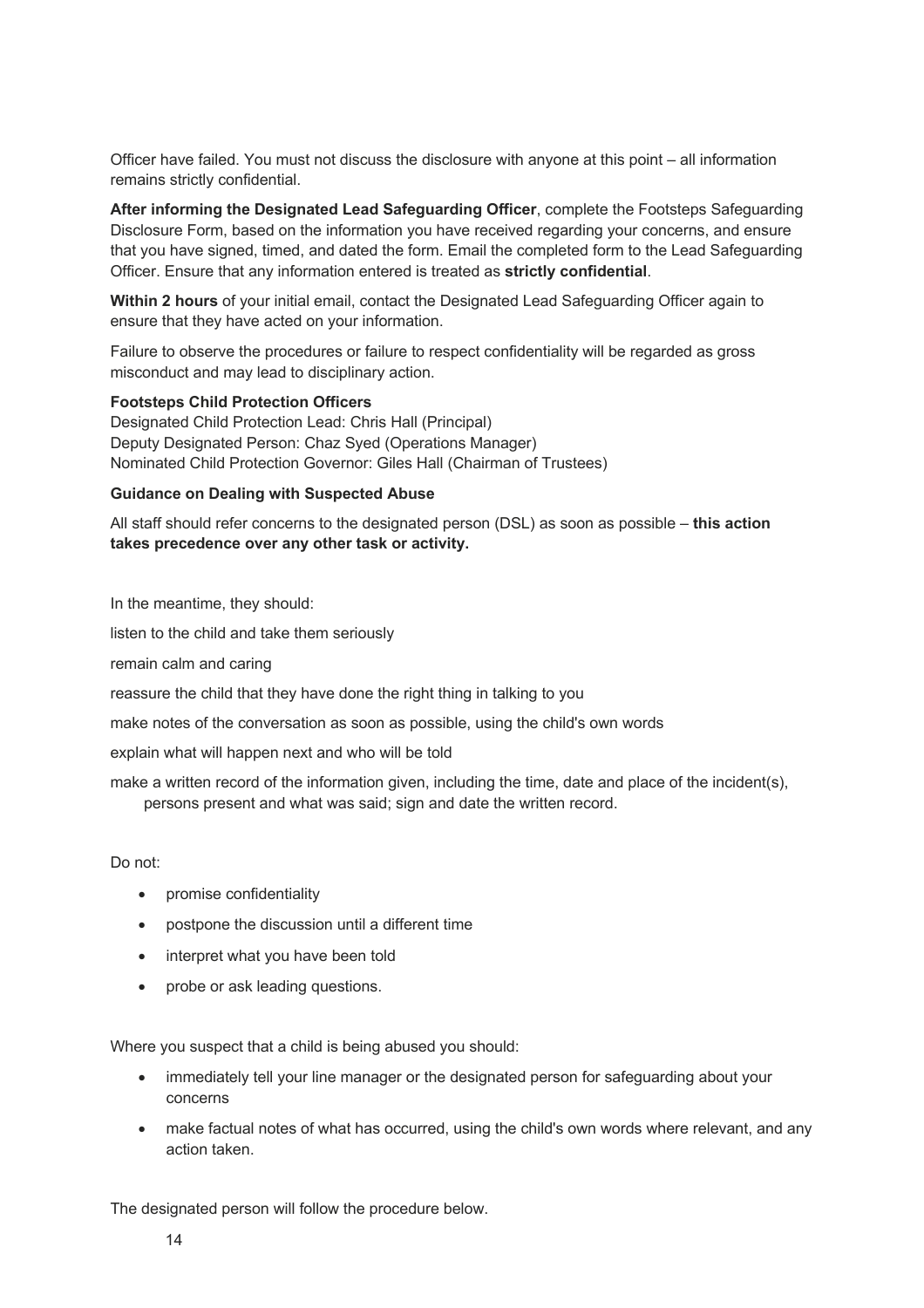

- Where possible, discuss concerns with the child and their parents and obtain agreement to making a referral to children's social care unless this discussion would put the child at increased risk of significant harm.
- Seek professional advice if unsure about whether or not to talk to parents first.
- When a referral is made, agree what the child and parents will be told, by whom and when. Inform the recipient of the referral what information has already been discussed with the child and their parents.
- If a telephone referral is made it must be confirmed in writing within 48 hours. Children's social care should acknowledge your written referral within one working day of receiving it, indicating the course of action chosen. If nothing has been heard back within 3 working days, contact children's social care again.

Under no circumstances confront the abuser. There is a risk of forewarning the abuser and compromising any investigation or prosecution.

# **27. Allegations against members of staff or volunteers**

In the case of allegations against staff or volunteers, it is important that you do not discuss the allegations with anybody. Write down the allegations, including times, places and any details you have been given. Report immediately to the Designated Safeguarding Lead (Chris Hall) – UNLESS the allegations concern Chris Hall (the lead safeguarding officer). In that case, contact Giles Hall (Chairman of the Board of Trustees and Trustees Safeguarding Officer), or, if the case is urgent, consider reporting directly to the local authority safeguarding team for guidance.

In some circumstances the Designated Lead Safeguarding Officer may wish to take action to prevent further danger to children or to the member of staff. Should the member of staff be suspended or asked to work under supervision or at a different location, this action should be regarded as a protective measure and no indication of guilt or otherwise will be suggested.

Further, again depending on the detail of the incident, the member of staff may face disciplinary action if the management decide an offence has occurred, even if the offence is not one of direct abuse.

In the event of any disciplinary action, the action will be followed to conclusion whether that staff member remains at Footsteps or leaves employment. Where appropriate, any concerns will be reported to the relevant authorities / agencies.

#### **Leadership and management of safeguarding**

The Principal, DSL, and Management Team will ensure that the policies, procedures and training undertaken are effective and comply with the law at all times.

Safeguarding training can be done in house for new staff. However, all staff must enrol on a Safeguarding course as soon as is practically possible.

Footsteps will maximise Safeguarding performance by:

- Meeting responsibilities for inter agency, which includes providing a co-ordinated offer of early help when additional needs of children are identified
- ensuring that an effective child protection policy is in place together with a staff behaviour policy
- appointing a designated safeguarding lead who should undergo child protection training every two years

Footsteps Trust. Registered Charity No. 1146215